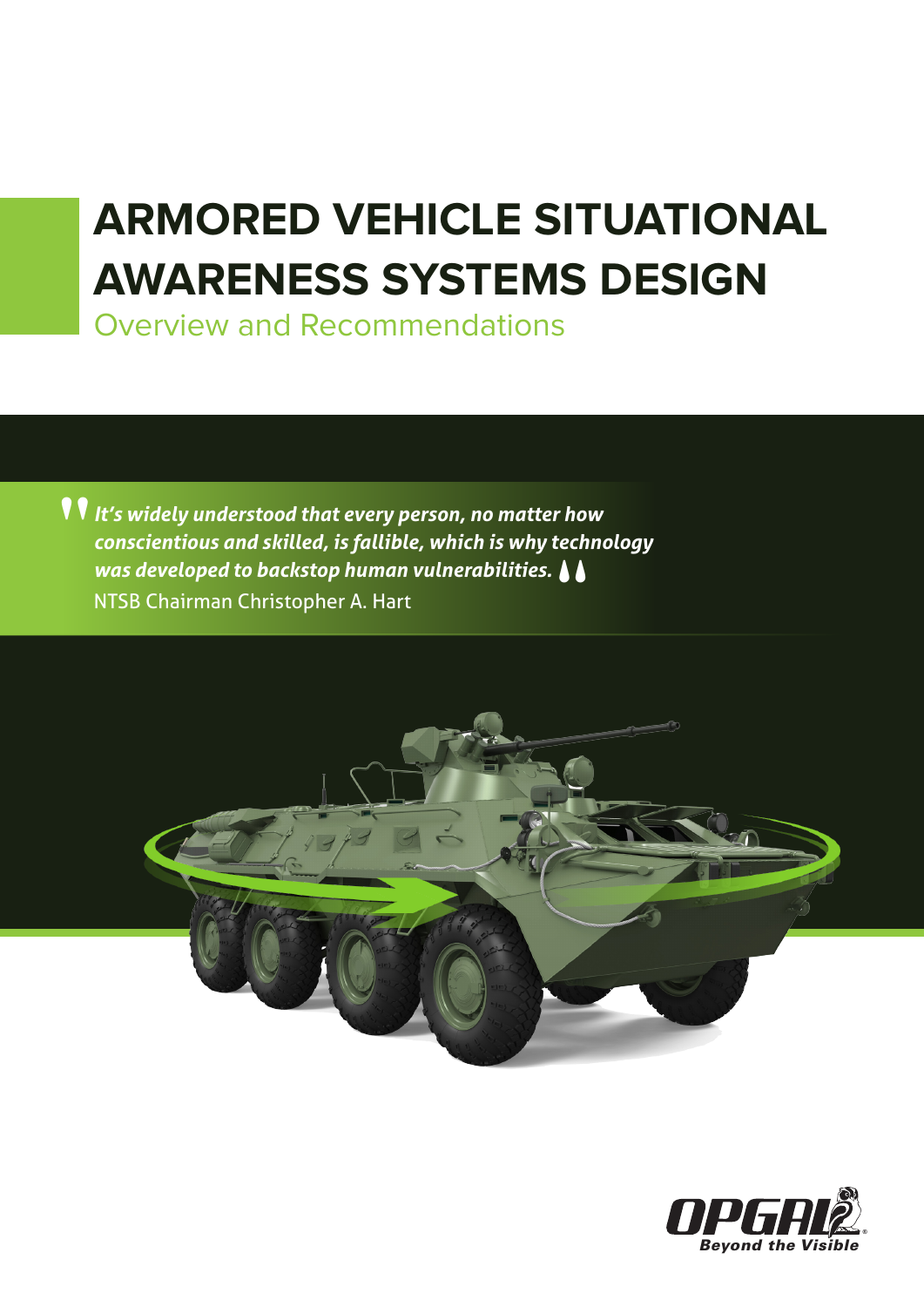## **THE NEED FOR SITUATIONAL AWARENESS**

Inadequate situational awareness (SA) has been identified as one of the primary factors in accidents attributed to human error [1]. Because of this, SA is especially important in mission environments where the information flow can be high and fast, compromising the ability to effectively function as a soldier, where poor decision making may lead to serious consequences.

## **INFORMATION PROCESSING**

SA is not about technologies themselves, but about the capabilities they provide to the user. The interaction between the operator and the system needs to be carefully considered during the design process, in order to reduce a crew member's cognitive load [2]. Another important factor is finding the right balance between the amount of information the systems will provide, and which information is useful for the combatant in a high stress situation.

## **REACTIVE VS. PROACTIVE RESPONSE STRATEGY**

Currently, the primary method of managing potential threats or direct attacks for many fleets is through reactive response protocols, but this is one side of the equation. A proper SA protection system can offer up to 360° of long range and local situational awareness capabilities, that give crews crucial information regarding a potential threat. This gives them time to act upon threats, increasing lethality and survivability, while improving on and offroad mobility [3].

## **DESIGN CONSIDERATIONS**

A 2D approach to designing SA protection systems is still the most commonly used method. However, advanced 3D design allows system providers to customize views, coverage, dead zones, and horizontal & vertical fields of view (HFOV & VFOV). While designing a protection system, engineers can take elements like height of the vehicle, slope of the surfaces, and tilt & placement of the sensors into account, providing a better sensor-to-coverage ratio. While the standard 360° AV retrofit package usually includes six or more sensors around the vehicle, proper design can result in the same coverage with fewer sensors.



Cameras are strategically mounted on the vehicle Front mounted cameras provide advanced DVE







The rear of the vehicle has full coverage Side mounted cameras provide wide angle views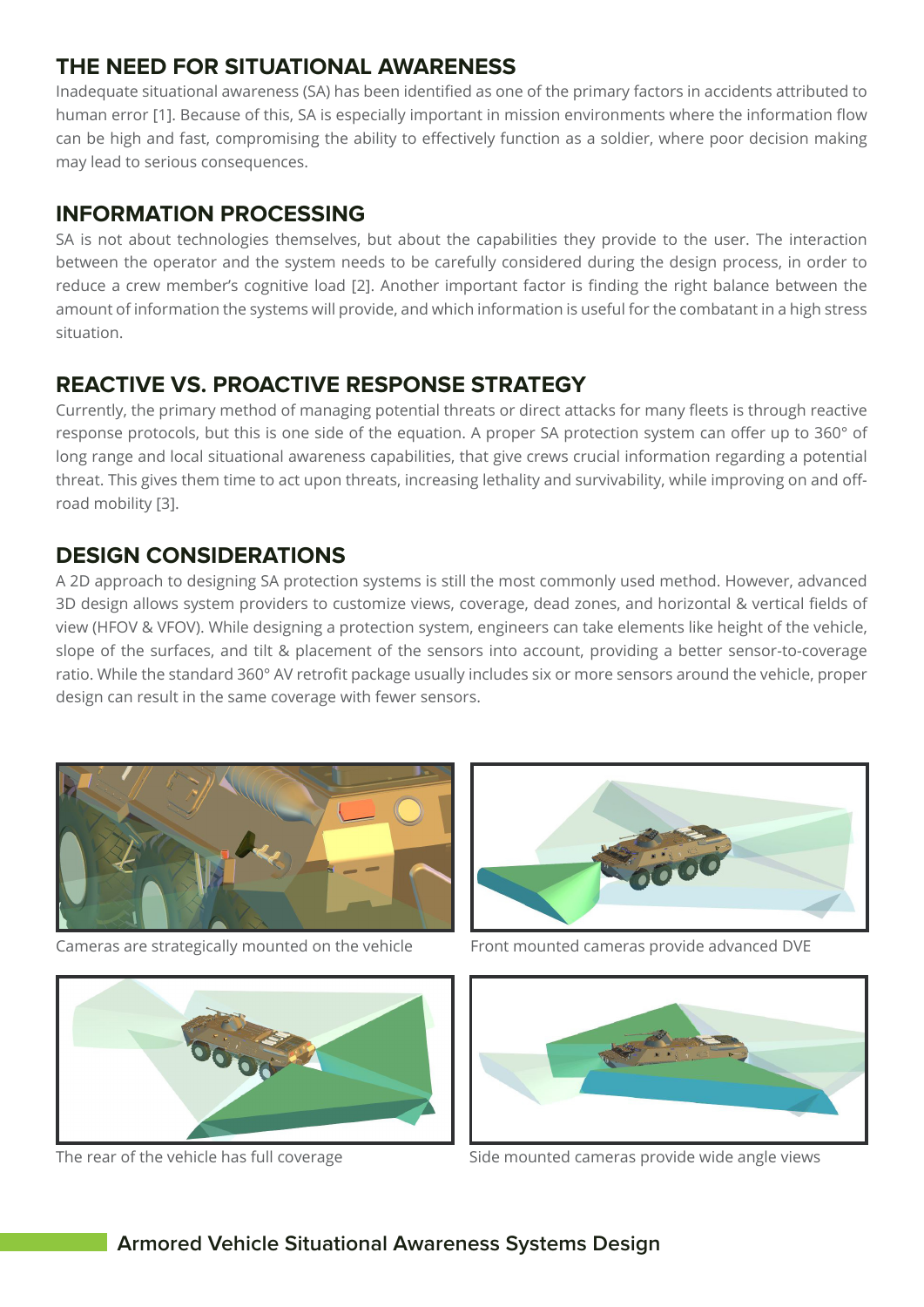## **With all of this in mind, the following are the points you and your system provider should consider when designing an SA system:**

#### **a) Type of Threat**

- IEDs
- Vehicles, both friendly and enemy
- Human targets near and far, as well as on high floors in urban areas
- Anti-tank missiles
- Geographical obstacles (cliffs, large boulders)

#### **b) Physical Attributes and Constraints**

Number of cameras needed, and placement of cameras based on:

- Size and type of vehicle: varies greatly across fleets
- Height: how high the camera is off the ground
- Slope: Of the mount surface for the camera
- Tilt of the camera: to clear the vehicle while providing the most relevant view to a crew member for their specific needs (lower is usually better but threats may come from above)
- HFOV: horizontal field of view of the cameras (the wider the FOV, the shorter the range)
- VFOV: vertical field of view of the cameras

Other system features to consider:

- Resolution: higher resolution of the thermal and color video feeds has a higher cost
- Environmental conditions: expected theatre's atmospheric conditions
- DRI: detection, recognition, and identification capabilities

#### **c) System Applications**

- Driving (enhanced vision)
- Long or short-range threat assessment
- Mobile threats or those on foot
- Target detection and recognition
- Parking
- Vehicles or humans approaching while stationary
- Threat identification while vehicle is moving

#### **d) Unique Personnel Needs**

- Drivers need to see directly ahead, but they also need the option to see side-roads as secondary information. While one 110° field of view camera approximates normal human binocular vision, this is not a natural or comfortable view for a driver, as there is too much information to process while in an active mission or under fire. A 45° field of view is closer to what humans can easily process. To improve a driver's tactical edge, a different screen display orientation may be preferable with options for secondary views of the remaining periphery, and supporting analytics to alert operators to important events.
- Commanders need to be alerted of suspicious objects so they can quickly adjust the long-range sight to view a possible threat.
- Crew sitting inside the vehicle have different considerations. They may need a wide screen view with the ability to select a point of interest anywhere on the screen, and the capability to zoom in to investigate further, or the option to switch between multiple views or camera feeds.

### **Armored Vehicle Situational Awareness Systems Design**